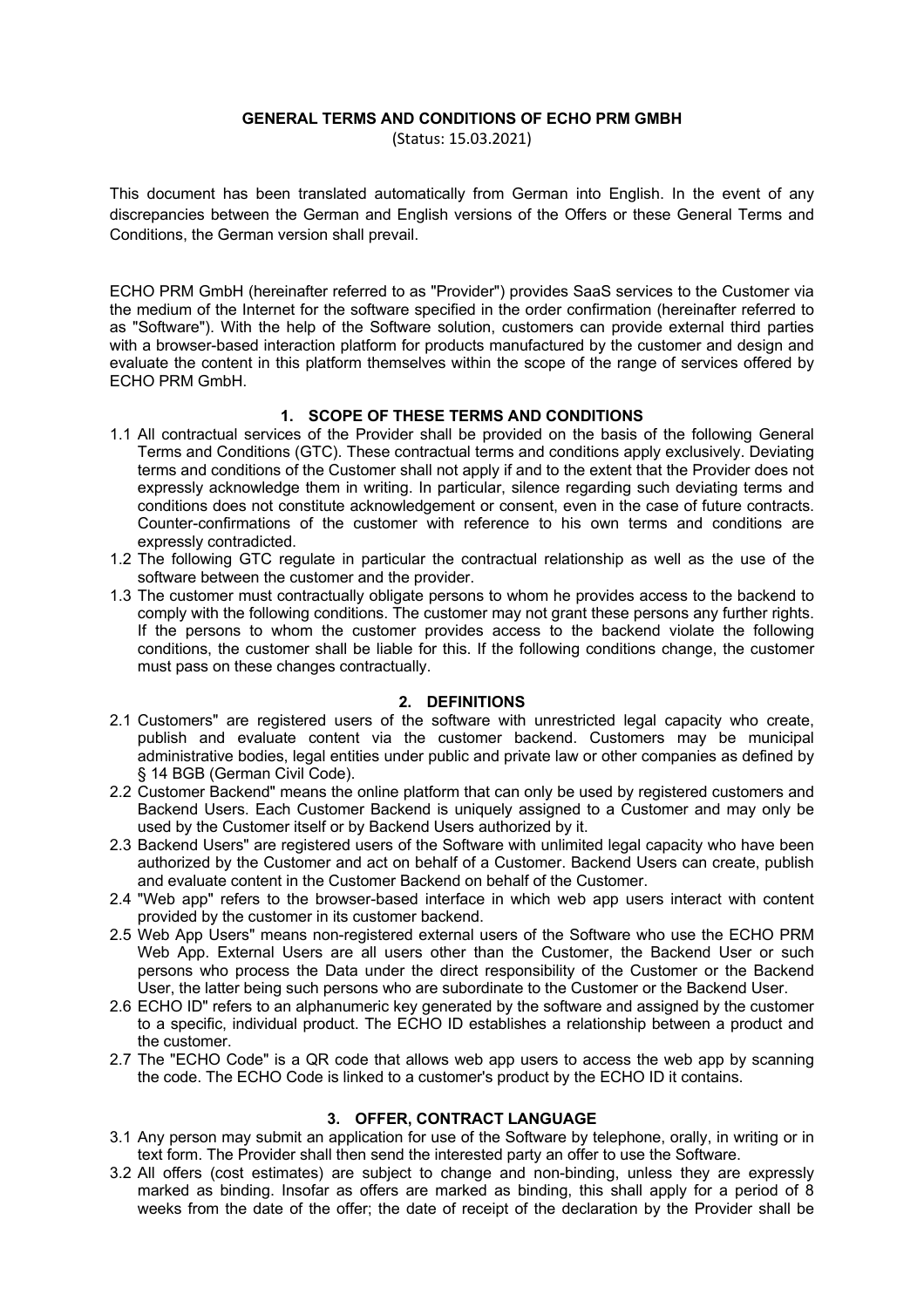decisive for the date of acceptance. The contract is concluded only by confirmation of the order in text form by the Provider, unless the offer was already expressly marked as binding. With the agreement of the customer to the non-binding offer or with the acceptance of an exceptionally binding offer, the customer also agrees to these general terms and conditions.

- 3.3 The customer will then receive a confirmation email about the concluded contract. These GTC can be viewed and printed out by the customer at any time in his customer backend.
- 3.4 The Provider reserves the right to reject applications according to clause 3.1 or to reject approvals of the Customer to a non-binding offer according to clause 3.2.
- 3.5 Information on the object of performance (e.g. dimensions, utility values, technical data) as well as representations of the same (e.g. drawings and illustrations) are only approximately authoritative, unless the usability for the contractually intended purpose requires exact conformity. They are not guaranteed quality features, but descriptions or identifications of the performance. Deviations that are customary in the trade and deviations that occur due to legal regulations or represent technical improvements are permissible insofar as they do not impair the usability for the contractually intended purpose. Other conditions apply if and to the extent that the Provider has assumed an express guarantee. A guarantee shall only be deemed to have been assumed if the Provider has designated a property and/or a performance outcome as "legally guaranteed" in writing.
- 4. Contractual languages are German and English. In the event of any discrepancies between the German and English versions of the Offers or these General Terms and Conditions, the German version shall prevail.
- 4.1 **The offer of this contract is exclusively directed to entrepreneurs according to § 14 Abs. 1 BGB.**

## **5. REGISTRATION AND RESPONSIBILITIES**

## **5.1 Customer registration**

- 5.1.1 Together with the acceptance of the offer, the customer shall name a person who shall receive admin rights for the customer backend by providing the customer with a personalized e-mail address.
- 5.1.2 After the order confirmation has been sent, the person named by the customer in accordance with Section 5.1.1 shall receive an e-mail with unique access data. He can use this to log into the customer backend.
- 5.1.3 The customer is not allowed to use a non-personalized company mail address or a generally accessible mail address.
- 5.1.4 In all other respects, the obligations of the customer set out in Clause 8 shall apply.

## **5.2 Registration of the backend user**

- 5.2.1 The Customer or the person named in Section 5.1.1 is entitled to authorize other persons to use the Customer Backend (so-called Backend Users). Backend Users act with effect for and against the Customer, within the scope of obligations of the Customer and exclusively for this one Customer.
- 5.2.2 When setting up access to the customer backend for backend users, the software automatically sends an e-mail to the e-mail address of the backend user entered by the customer. The Backend User must confirm the link contained in the e-mail and initially enter an access password there. The registration of the backend user is completed with this.
- 5.2.3 The Customer shall use a personal email address for the Backend User setup. The customer is not allowed to use a non-personalized company mail address or a generally accessible mail address.
- 5.2.4 The customer can not only grant backend users access, but also revoke it by revoking the authorization in the customer backend.
- 5.2.5 The Customer shall contractually ensure with the Backend User that the Backend User also implements the Customer's obligations set forth in Section 8. If the Backend User violates the obligations, the Customer shall be responsible for this.
- 5.2.6 In the event of indications of unauthorized access by the Backend User or its access, the Customer shall be obliged to block this access immediately via the Customer Backend and to notify the Provider thereof in accordance with Section 8.8.

#### **5.3 Web app user registration**

The web app user gains access to the web app by scanning the ECHO code located on their product using a QR code scanner.

# **6. CONTRACTUAL PERFORMANCE**

# **6.1 GENERAL**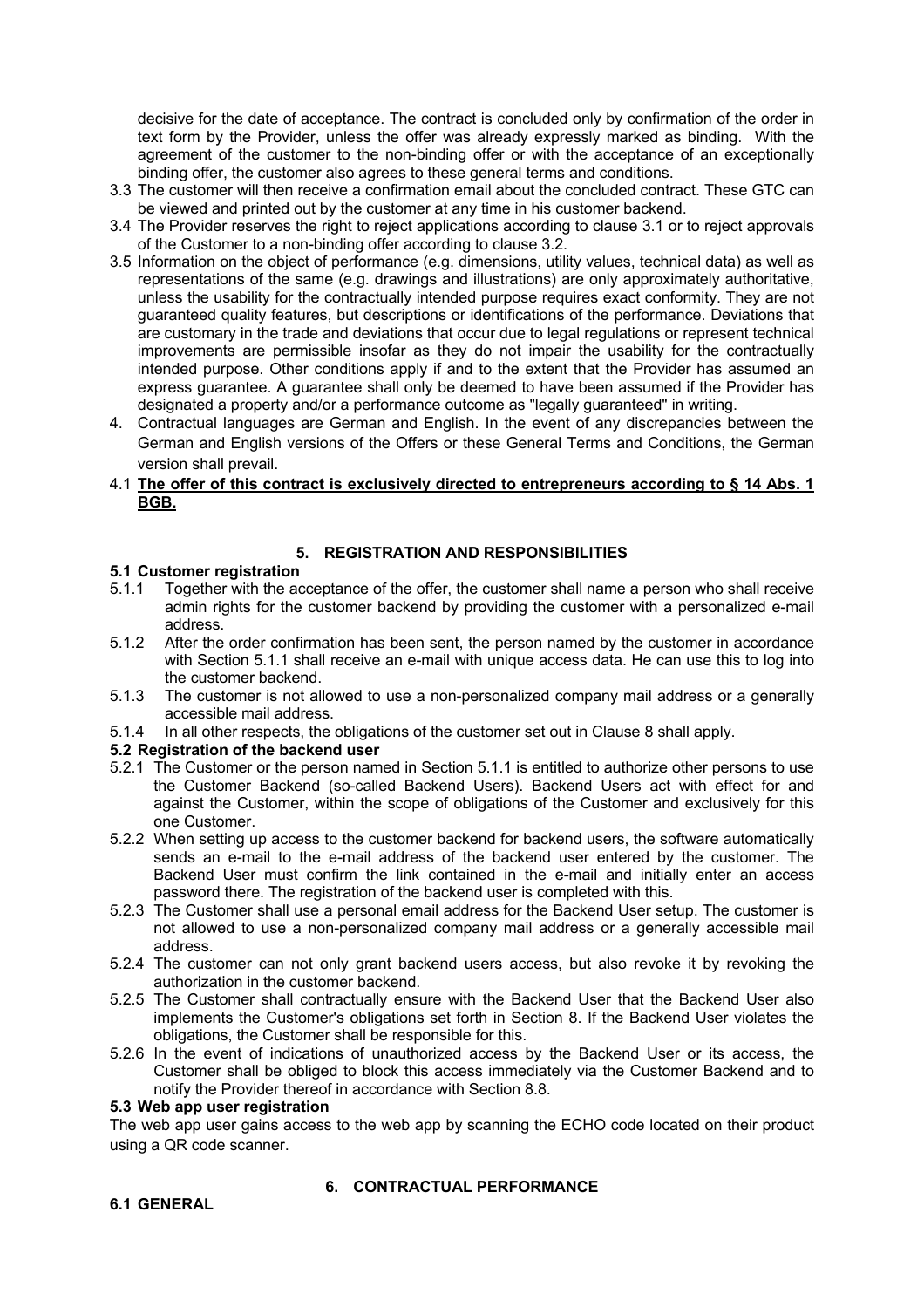- 6.1.1 The subject matter of the contract is the provision of the Provider's software for use via the Internet in the form of a software-as-a-service application, subject to a charge.
- 6.1.2 Optionally, the customer can order the following additional services:
	- (a) Provision of additional modules for which a fee is charged
	- (b) Granting of storage space on the provider's servers.
	- (c) The backup of the data stored on the server as well as the maintenance of the software mentioned in section 6.1.1, cf. section 6.5 and section 6.6
	- (d) The purchase of ECHO codes as well as the ECHO IDs required for the software (code sticker + ID key).
	- (e) Consulting services related to client backend setup, content creation and analysis of collected data.
- 6.1.3 If the offer includes several services, the services shall be deemed to be individual services. This shall also apply if a total price has been agreed for the services.
- 6.1.4 The Provider is permitted to involve subcontractors when granting storage space. The use of subcontractors does not release the Provider from its sole obligation to the Customer to fulfill the contract in full.
- 6.1.5 The Provider is permitted to change the Customer Backend at any time in a manner reasonable to the Customer and the Web App User for the purpose of further development and qualitative improvement.
- 6.1.6 Insofar as this is part of the contract, the Provider is entitled in the name of, on behalf of, and for the account of the Customer to order the third-party modules (e.g. payment service providers, channel managers, etc.) required to fulfill the order. The Customer grants the Provider a corresponding power of attorney for this purpose upon conclusion of the contract. The Provider does not guarantee the availability of the desired third-party modules. All rights acquired to the third-party modules belong to the customer. If, in individual cases, contracts for third-party modules are concluded in the name of and for the account of the Provider, the Customer undertakes to indemnify the Provider internally against all liabilities arising from the conclusion of the contract. This includes in particular the assumption of costs.

# **6.2 SOFTWARE LEASING**

- 6.2.1 The Provider shall make the Software available to the Customer in the respective current version to the agreed extent via the Internet against payment for the duration of this Agreement. For this purpose, the Provider shall set up the Software on a server that is accessible to the Customer via the Internet. The customer is responsible for the access to the Internet. The software remains on the server of the Provider. The Provider does not owe the establishment and maintenance of the data connection between the Customer's IT system and the transfer point operated by the Provider. The customer is responsible for the hardware, software and technical infrastructure used by the customer, unless otherwise agreed.
- 6.2.2 The respective current functional scope of the software and the activated modules as well as the number of ECHO codes/IDs results from the order confirmation.

## **6.3 RIGHTS TO USE THE SOFTWARE**

- 6.3.1 The software is provided for a limited period of time, not sold. The Provider grants the Customer the non-exclusive and non-transferable right, limited in time to the duration of the Agreement, to use the software designated in this Agreement for the duration of the Agreement within the framework of the SaaS services in the course of business operations under the following conditions.
- 6.3.2 "Use" for the purposes of this Agreement means any temporary whole or partial reproduction (copying) by loading, displaying, running, transferring to memory or storing of the Application Software for the purpose of its execution. Use also includes the execution of the aforementioned actions for the purpose of observing, examining or testing the programs provided. This does not include the (temporary) installation or storage of the software on data carriers (such as hard disks) of the hardware used by the customer.
- 6.3.3 This does not include the right to modify, edit, redesign, supplement, extend, disassemble and reassemble the software, decompile it and/or have third parties do this and then use it; modification of the application software and incorrect corrections are not permitted. It is prohibited to subject the software to reverse engineering.
- 6.3.4 The customer may not sell, give away or lend the software to third parties, nor may he sublet or lease it.
- 6.3.5 As an exception to Clause 6.3.1, the Customer is authorized to make the Software accessible to back-end users (cf. Clause 2.3).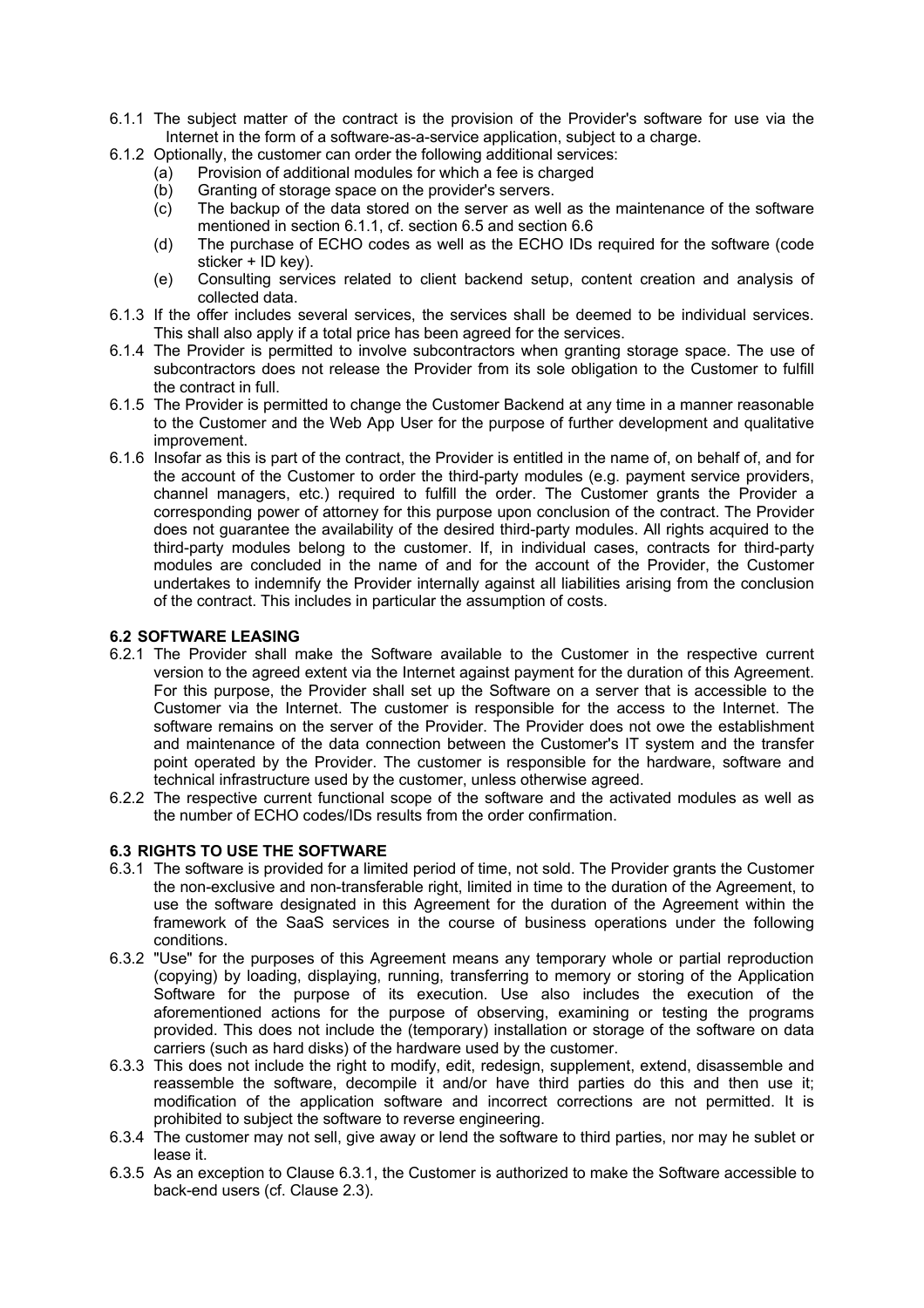6.3.6 Each ECHO Code can only be used once for a specific product. Uses for other products, other third parties or multiple uses are not permitted.

## **6.4 PROTECTION OF THE LICENSED MATERIAL**

- 6.4.1 Notwithstanding the rights of use granted pursuant to Section 6.3, the Provider shall retain all rights to the Software.
- 6.4.2 The customer undertakes to retain unchanged the protective notes preserved in the license material, such as copyright notes and other reservations of rights, and to include them in unchanged form in all complete or partial copies of the license material made by the customer. The customer undertakes not to remove or circumvent any existing protective mechanisms of the software against unauthorized use, unless this is necessary to achieve trouble-free program use.

# **6.5 GRANTING OF STORAGE SPACE**

- 6.5.1 The Provider shall provide the Customer with storage space on a server for storing its data. If the storage space is not sufficient, the customer can expand the storage space at the provider against payment, subject to availability.
- 6.5.2 The Provider shall ensure that the stored data can be accessed via the Internet within the scope of the agreed service.
- 6.5.3 The Provider is obliged to take appropriate precautions against data loss and to prevent unauthorized access to the Customer's data by third parties. For this purpose, the Provider shall perform data backups, check the Customer's data for viruses and install firewalls according to the state of the art.
- 6.5.4 In any case, the customer remains the sole owner of the data. The customer is responsible for compliance with the retention periods under commercial and tax law.
- 6.5.5 The customer has the possibility to backup and export his data at any time. In case of termination of the contract, the customer has to perform the export before the termination date.
- 6.5.6 The Provider will delete the Customer data held by it 4 weeks after termination of the contract, unless the Customer informs it within this period that the data handed over to it is unreadable or incomplete.

## **6.6 CARE SERVICES**

- 6.6.1 The Provider shall provide maintenance of the software for the Customer by offering the Customer those new program versions (e.g. updates) of the contractual software that are released during the term of the contract;
- 6.6.2 Excluded from the maintenance service are installation, instruction, training, individual adaptation of the software or other services; this also applies to repairs or increased expenditure for the maintenance of the software which were necessary due to use contrary to the contract, use in an environment other than the agreed application environment, improper use, external influence, force majeure or similar circumstances, work on the software which the Customer has changed contrary to the contract or which was technically maintained by others than the Provider without the prior written consent of the Provider in each case.
- 6.6.3 Updates, upgrades, new releases and/or other modifications according to 6.6.1 are primarily carried out in the period between 8:00 pm and 6:00 am.
- 6.6.4 The customer has no claim to specific improvements (insofar as this is not a defect) or a specific chronological sequence of measures or a regularity of measures. In particular, the customer has no claim to further developments with additional functions.

# **6.7 AVAILABILITY**

- 6.7.1 The availability of the respective agreed services pursuant to Sections 6.1.1 and 6.1.2 a) to c) of this Agreement shall be 99.0% on an annual average including maintenance work, however, the availability shall not be impaired or interrupted for more than two calendar days in succession, unless a higher availability has been agreed in deviation therefrom.
- 6.7.2 When calculating actual availabilities, downtimes not attributable to the Provider shall be considered available times. These harmless downtimes are
	- a) maintenance or other services agreed upon with the Customer, due to which access to the Software is not possible; the Provider is entitled to perform maintenance work for a total of 20 hours/month. The maintenance work is generally announced with reasonable advance notice so that it is foreseeable.
	- b) maintenance work that becomes necessary unexpectedly, if this work was not caused by a breach of the Provider's obligations to provide the Services (force majeure, in particular unforeseeable hardware failures, strikes, natural events, etc.);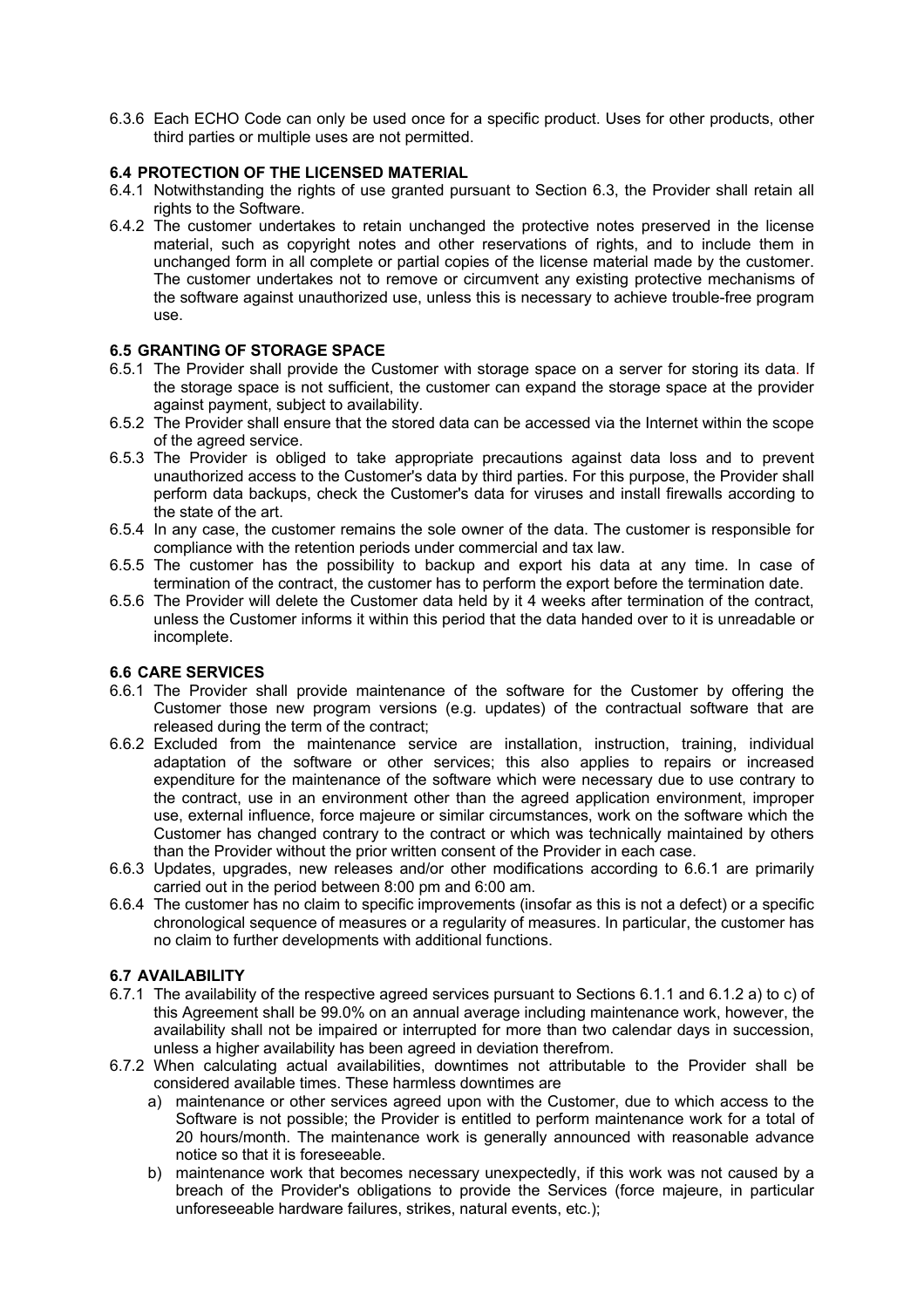- c) downtimes due to virus or hacker attacks, insofar as the Provider has taken the agreed protective measures or, in the absence of an agreement, the usual protective measures;
- d) Downtimes due to specifications of the customer, due to unavailability of the customer's equipment or due to other interruptions caused by the customer (e.g. failure of the customer to cooperate);
- e) Downtime extensions caused due to blocking of console or remote access by the customer;
- f) Downtime due to software vendor specifications;
- g) Downtime for applying urgently needed security patches;
- h) Downtime due to the import of updates, upgrades, releases or other modifications on the part of the provider
- i) Downtime due to software errors in customer applications or due to errors in system and system-related software triggered by customer applications or data;
- j) Downtime caused by third parties (persons not attributable to the Provider).
- 6.7.3 A claim for restoration of the usability of the software does not exist, as far as the agreed availability is guaranteed.
- 6.7.4 If the Provider falls short of the agreed availability, the Customer shall receive a pro rata refund of the remuneration for the month in which the shortfall in availability occurred.

## **7. PERFORMANCE TIME**

Failure to meet the set deadlines is harmless to the Provider if and to the extent that the delay is due to the Customer's breach of duties or obligations or changes. The Provider shall endeavor to comply with the agreed performance times despite the delay, insofar as this is reasonable for the Provider. Any additional costs incurred in this regard shall be borne by the Customer.

## **8. OBLIGATIONS OF THE CUSTOMER**

- 8.1 The contractual use of the Provider's services is dependent on the hardware and software used by the Customer, including workstations, routers, data communication devices, etc., complying with the technical system specifications pursuant to **Annex 1** and the users authorized by the Customer to use the software being familiar with the operation of the software. Insofar as the installation of third-party software/applications is required for the use of the Software (e.g. Chrome), the Customer shall install such software/applications; the same shall apply to subsequent updates of the respective third-party software/application. In all other respects, the Customer shall only use hardware and software for the use of the Provider's services that complies with the minimum requirements specified in **Annex 1.** The configuration of its IT system shall be the responsibility of the Customer. If the minimum requirements are not met, the obligation for liability for defects shall not apply, if applicable.
- 8.2 The Customer grants the Provider the right to reproduce the data to be stored by the Provider for the Customer for the purposes of the execution of the contract, insofar as this is necessary for the provision of the services owed under this contract. The Provider is also entitled to keep the data in a failover system and to make changes to the structure of the data or the data format in order to eliminate malfunctions and to defend against attacks or for the purpose of preventing misuse.
- 8.3 The customer undertakes not to store on the storage space provided any illegal content that violates the law, official requirements or the rights of third parties. In this regard, the following regulations shall apply in particular:
	- (a) The customer shall comply with the complete and correct application of the applicable rules, instructions and regulations to ensure data protection and data security. In particular, the customer shall keep all legally required legal information (imprint, GTC, etc.), notices (data protection notices, etc.), instructions and labels in the correspondingly marked area of the customer backend ready and up-to-date at all times.
	- (b) The customer is responsible for the compliance with the protection of minors of the content posted by him.
	- (c) The server must be used in a responsible and lawful manner. In particular, the customer shall refrain from,
		- to distribute, reproduce, make publicly accessible or otherwise use content that is subject to copyright, trademark rights or other property rights. If the Customer nevertheless provides content in the Customer Backend, it shall ensure that it holds all the necessary content-related, spatial and temporal rights that it requires for the provision.
		- retrieve or disseminate content that violates data protection, personal rights or criminal law provisions,
		- disseminate or retrieve insulting, defamatory, anti-constitutional, racist or pornographic statements or images, as well as cult propaganda or membership advertising.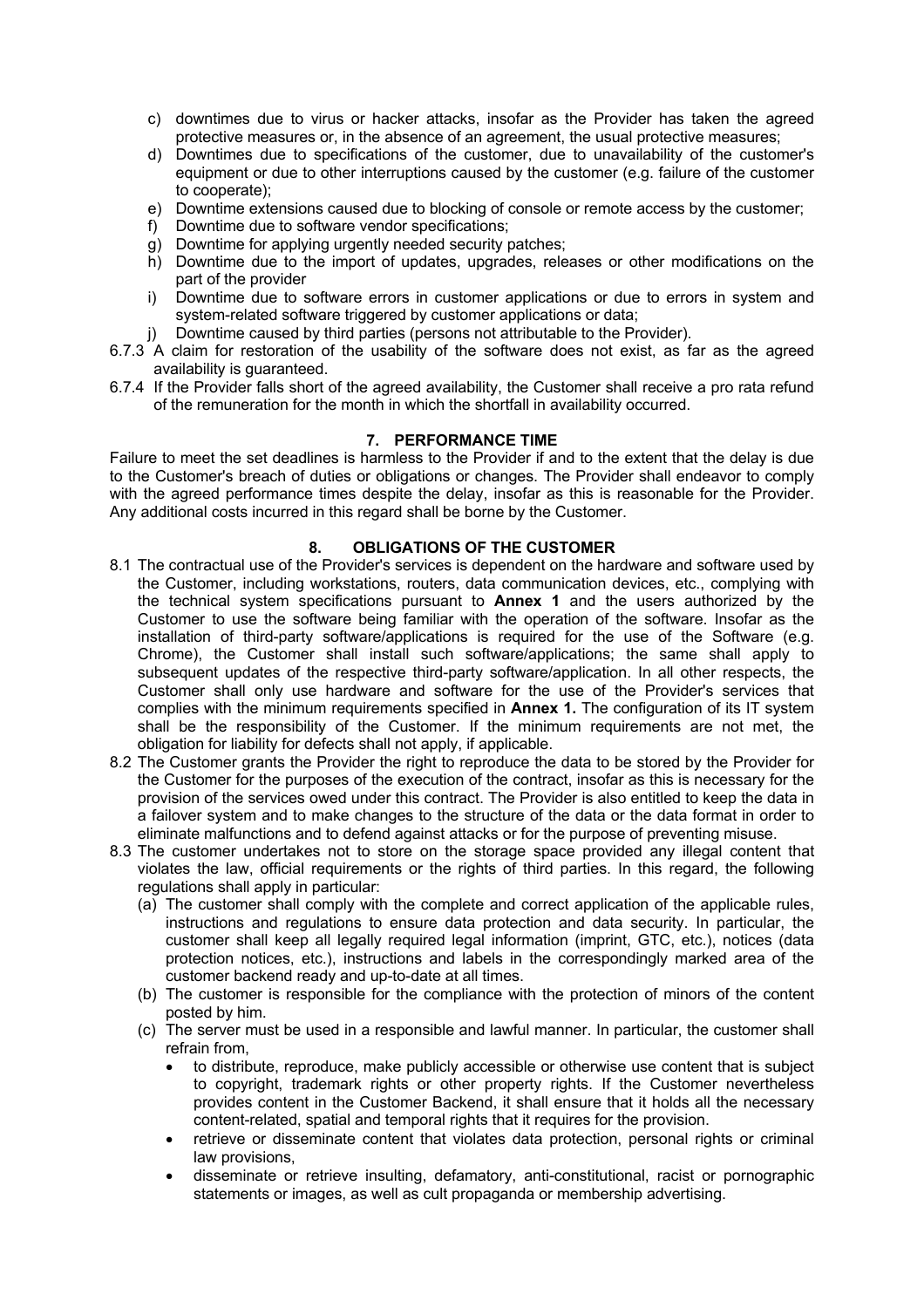- send mass mailings via e-mail without having legally valid consent from the e-mail recipients to do so.
- 8.4 The customer is obliged to prevent unauthorized access by third parties to the protected areas of the software by taking appropriate precautions. For this purpose, the Customer shall, to the extent necessary, instruct its employees to comply with copyright and data protection law.
- 8.5 Without prejudice to the Provider's obligation to back up data, the Customer itself is responsible for entering and maintaining its data and information required to use the SaaS Services.
- 8.6 Furthermore, the customer shall ensure that programs, scripts or similar installed by him do not endanger the operation of the server or the communication network or the security and integrity of other data stored on the servers. In particular, the customer is obligated to check his data and information for viruses or other harmful components before entering them and to use state-of-theart virus protection programs for this purpose. If this endangers or impairs the server operation or the communication network or the security and integrity of other data stored on the servers, the Provider may deactivate or uninstall these programs, scripts, etc.. If necessary, the Provider is also entitled to interrupt the connection of the content stored on the server to the Internet. The Provider shall inform the Customer about this measure without delay.
- 8.7 The Customer shall generate a password itself for access to the use of the SaaS Services, which is required for further use of the SaaS Services. The customer is obligated to keep the password secret and not to make it accessible to third parties; in particular, the customer is obligated to protect the access data from unauthorized access by third parties and to change it at regular intervals for security purposes. Digitally, the customer may only store the user name and password in encrypted form. In the event of repeated incorrect entry of the access data, access may be blocked for the protection of the customer. If the customer is responsible for the blocking, he is liable for the costs and expenses of the provider incurred by the activation according to the time spent.
- 8.8 All security-relevant events (such as loss or use of data and programs, suspicion of misuse of one's own user ID, etc.) must be reported to the provider immediately and as precisely as possible. Own attempts of clarification are to be refrained from, so that possibly valuable hints and traces are neither covered nor lost. If the customer does not notify the provider immediately, he is obliged to compensate the provider for the resulting damage.
- 8.9 Customer data: The Provider, as a technical service provider, stores content and data for the Customer that the Customer enters and stores and makes available for retrieval when using the Software. The customer remains the sole controller of the data. In this respect, the provider is only an order processor. The contents stored by the Customer on the storage space intended for him may be protected by copyright, tax and data protection laws. The Customer hereby grants the Provider the right to make the contents stored on the server accessible to the Customer when the Customer makes queries via the Internet and, in particular, to reproduce and transmit them for this purpose and to be able to reproduce them for the purpose of data backup. The customer is solely responsible for all content used and data processed, as well as for any legal positions required for this purpose. The Provider does not take note of any contents of the Customer and does not check the contents used by the Customer with the software as a matter of principle.
- 8.10 The customer's personal master data and, to the extent agreed, his payment data must always be kept up to date by him. The Provider must be informed immediately of any changes.
- 8.11 If there is a reasonable suspicion of a violation of the aforementioned regulations, the Provider is entitled to immediately block access to the server. If the suspicion is confirmed and the violation is based on a fault of the customer, the provider is entitled to terminate the contract without notice and to remove all content on the server immediately. A justified suspicion for an illegality and/or a violation of the law exists in particular if courts, authorities and/or other third parties inform the Provider thereof. The Provider shall immediately notify the Customer of the block and the reason for it. The block is to be lifted as soon as the suspicion is invalidated. Furthermore, in the event of a violation or the occurrence of security-relevant events, access to the server shall be temporarily blocked until the event has been resolved or until the Customer's access authorization has been proven.
- 8.12 If a claim is made against the Provider due to an infringement of property rights committed by the Customer, an infringement of provisions under data protection law or personal rights, or due to the infringement of other rights caused by the Customer's violation of the aforementioned provisions as well as the law, the Provider shall be exempted from liability for claims for expenses and damages in this respect by the Customer upon first request. Furthermore, he has to compensate all defense costs incurred by the Provider and - if incurred - the damage caused. The obligation to indemnify includes all expenses necessarily incurred by the Provider as a result of or in connection with the claim (in particular court and attorney's fees), unless the Customer can prove that he is not responsible for the breach of duty underlying the property right infringement. In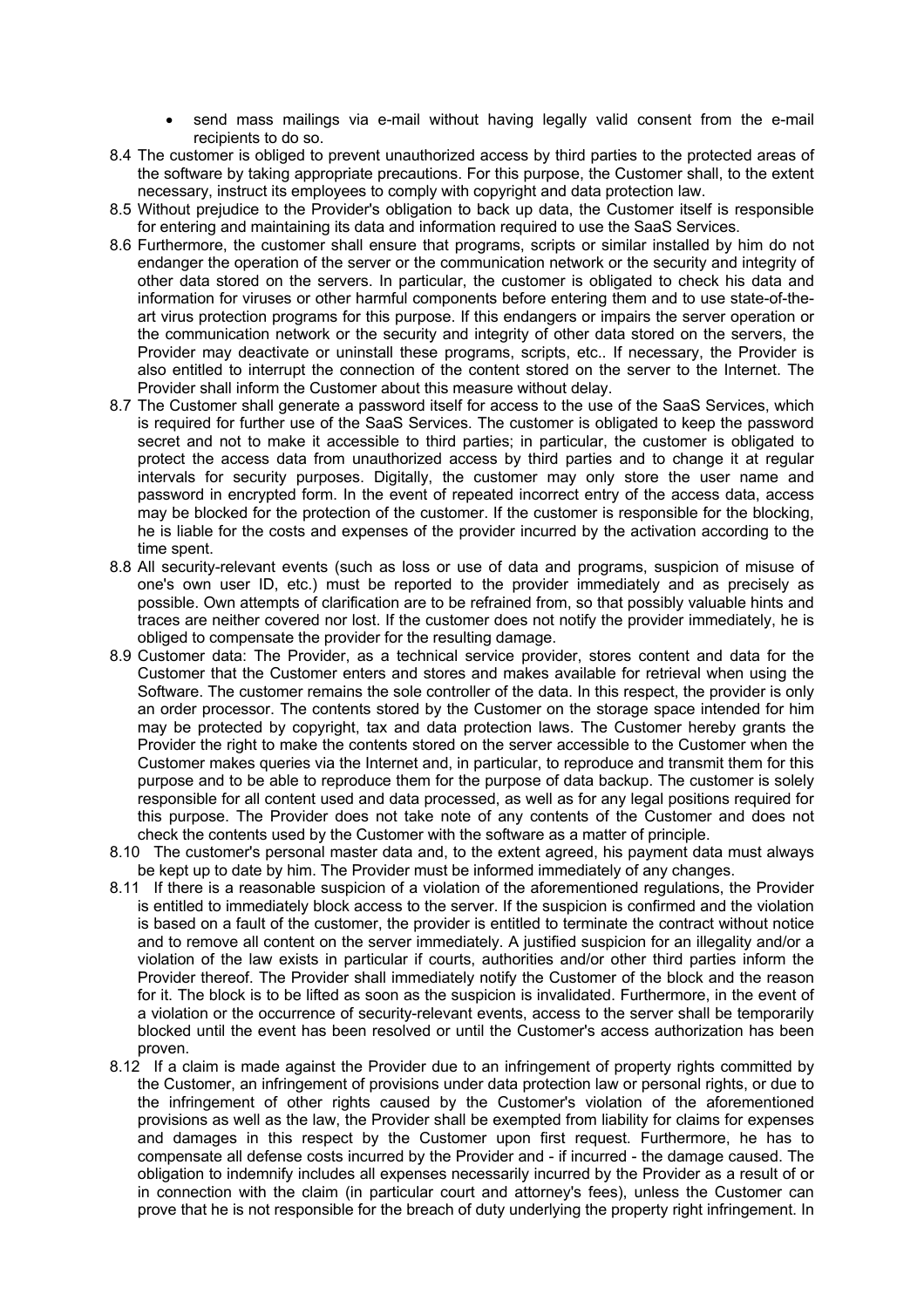the event that services of the Provider are used by unauthorized third parties using the Customer's access data, the Customer shall be liable for any fees incurred as a result within the scope of civil liability until receipt of the notification of the infringement or the notification of the loss or theft, provided that the Customer is at fault for the access of the unauthorized third party.

#### **9. COMPENSATION**

- 9.1 The Customer undertakes to pay the Provider the agreed fee plus statutory VAT. All prices are quoted in Euro.
- 9.2 The amount of remuneration is based on the order confirmation and the invoice based on it.
- 9.3 Payment shall generally be made via invoice. The Provider is entitled to send the invoice to the Customer as an electronic invoice in accordance with § 14 Para. 1, S. 7, 8 UStG as an e-mail.
- 9.4 The Provider is entitled to demand advance payment, after which a partial amount is due upon placement of the order. The amount of the advance payment results from the order confirmation. The Provider is entitled to start the service only after the advance payment in the agreed amount has been made by the Customer.
- 9.5 In the case of transfers from abroad, the customer shall always bear the bank charges incurred.
- 9.6 Invoice amounts are due immediately and payable within 14 days without any deduction, unless otherwise agreed in writing. The date of receipt by the Provider shall be decisive for the date of payment. If the Customer fails to make payment when due, interest shall be charged on the outstanding amounts from the due date at the statutory default interest rate; the right to claim higher interest and further damages in the event of default shall remain unaffected. Furthermore, the Provider shall be entitled to a flat-rate default fee of 40.00 euros.
- 9.7 Offsetting with counterclaims of the contractual partner shall only be permissible insofar as the counterclaims are undisputed or have been legally established. The contractual partner is only authorized to exercise a right of retention insofar as its counterclaim is based on the same contractual relationship.
- 9.8 Objections to the billing of the services provided by the Provider must be raised by the Customer in writing to the office indicated on the invoice within a period of eight weeks after receipt of the invoice. After the expiry of the aforementioned period, the invoice shall be deemed to have been approved by the Customer. The Provider shall specifically draw the Customer's attention to the significance of his actions when sending the invoice.
- 9.9 If the Customer delays the payment of a due remuneration by more than four weeks, the Provider is entitled to temporarily block the functionality of the software after prior reminder with setting of a deadline and expiry of the deadline. The temporary blocking does not cancel the Provider's claim to remuneration. Access to the software will be reactivated immediately after payment of the arrears.
- 9.10 In the case of permanent contractual relationships, the Provider shall be entitled to adjust the fees to be paid on the basis of this Agreement at its reasonable discretion to the development of the costs that are decisive for the price calculation. A price increase shall be considered and a price reduction shall be made if, for example, the costs for the procurement of hardware and software as well as energy, the use of communication networks or the wage costs increase or decrease or other changes in the economic or legal framework conditions lead to a changed cost situation. Increases in one type of cost, e.g., labor costs, may only be used to increase prices to the extent that they are not offset by any decreases in other areas, such as hardware and software costs. In the event of cost reductions, e.g. in hardware costs, the Provider may reduce prices to the extent that such cost reductions are not fully or partially offset by increases in other areas. In exercising its reasonable discretion, the Provider shall choose the respective points in time of a price change in such a way that cost reductions are not taken into account according to standards that are less favorable for the Customer than cost increases, i.e. cost reductions shall have at least the same effect on prices as cost increases. The Provider shall inform the Customer of changes in text form no later than six weeks before the changes come into effect.

#### **10. TERM AND TERMINATION**

- 10.1 The contract is concluded in each case for the duration of a minimum term, the duration of which is specified in the order confirmation. The contract may be terminated by either party with 1 week's notice to the end of the respective minimum term. Details on the respective termination dates of the chargeable services can be seen in the customer backend. If the contract is not terminated, it shall be automatically extended by the agreed minimum term.
- 10.2 The contractual relationship begins with the provision of the software to the customer.
- 10.3 The right of each contracting party to terminate the contract without notice for good cause remains unaffected. The Provider shall be entitled to terminate without notice in particular if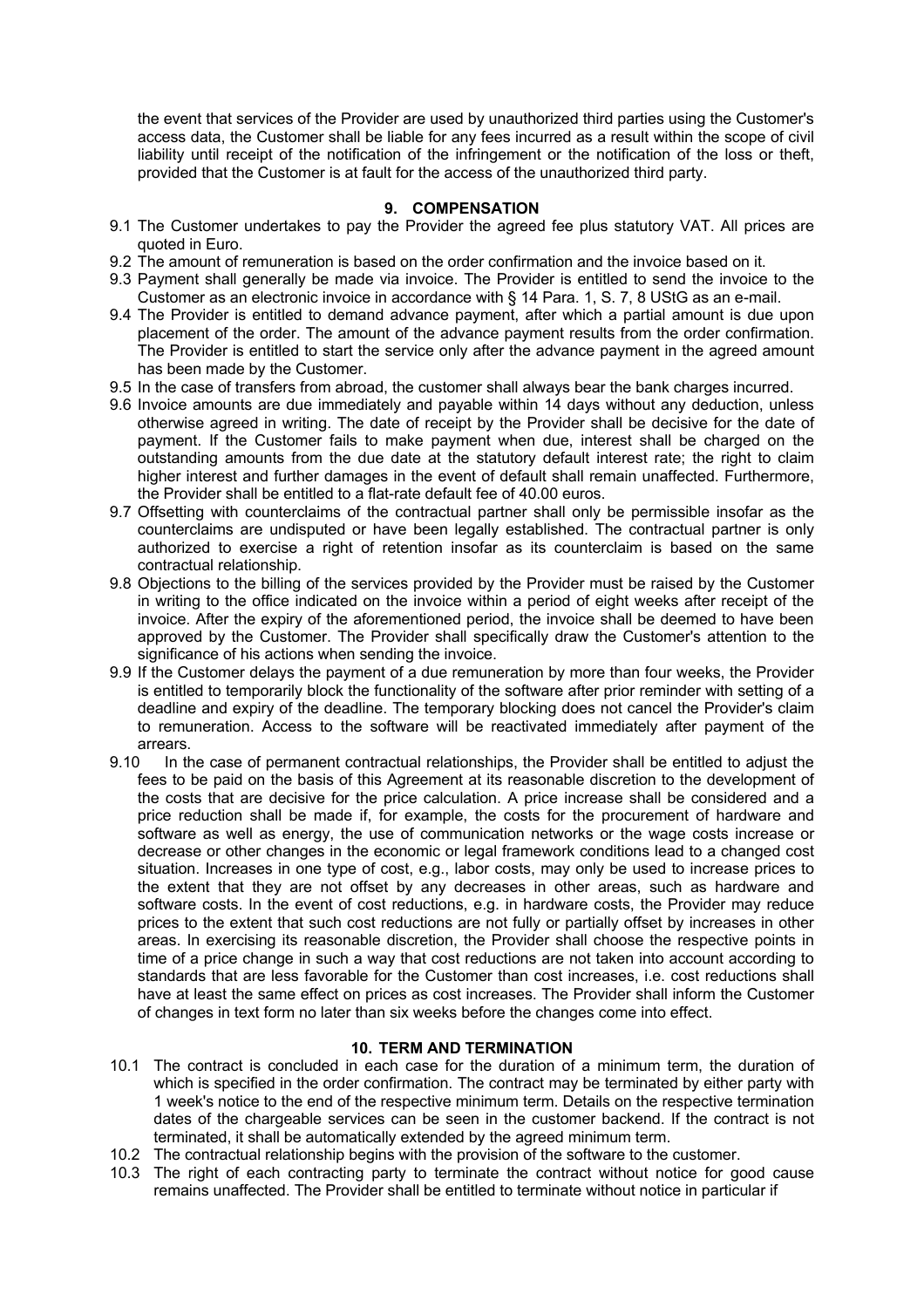- a) the customer fails to make due payments despite a reminder and the setting of a grace period, or
- b) if the customer violates the contractual provisions on the use of the SaaS services
- c) if insolvency proceedings have been applied for or opened over the assets of the customer's company or over the assets of the customer.
- d) there are reasons which actually make the performance impossible (in particular due to force majeure).
- e) the customer violates the obligations arising from the contract, in particular, despite two reminders, violates obligations to cooperate,
- 10.4 In any case, termination without notice requires that the other party is warned in writing and requested to eliminate the alleged reason for termination without notice within a reasonable period of time.
- 10.5 If, in the event of termination without notice, the Customer is responsible for the reason for termination, the Customer shall be obligated to pay the Provider the agreed remuneration less expenses saved by the Provider until the date on which the contract would end at the earliest in the event of ordinary termination.
- 10.6 Any declaration of termination must be in text form to be effective. Insofar as the Provider provides buttons in the Customer Backend via which the services can be terminated, the termination shall be effected by pressing the button; in this context, pressing the button shall constitute the declaration of termination.

#### **11. HIGHER FORCE**

- 11.1 The Provider shall not be liable for impossibility of performance or delays in performance insofar as these are caused by
	- a) Force majeure (e.g. civil unrest, acts of terrorism, strikes/lockouts, natural disasters, acts of war, difficulties in procuring materials, local power failures, accidents, difficulties in obtaining any necessary official permits, pandemics)
	- b) viruses or other attacks by third parties on the IT system occur, although the Provider has taken state-of-the-art protective measures, or
	- c) obstacles due to German, US-American or other applicable national, EU or international regulations of foreign trade law or due to other circumstances for which the Provider is not responsible.
- 11.2 In the event of unavailability of the ordered service due to the aforementioned events of section 11.1, for which the Provider is not responsible, the Customer will be informed immediately about the lack of service possibility. If such events make it impossible for the Provider to perform and the impediment is not only of temporary duration, the Provider is entitled to withdraw from the contract, unless the Provider has assumed the procurement risk. In the case of hindrances of temporary duration, the performance deadlines are extended or postponed by the period of the hindrance plus a reasonable start-up period.
- 11.3 If a performance date has been agreed as binding and if, due to events pursuant to Section 11.1, the agreed performance date is exceeded by more than four weeks or if, in the case of a nonbinding performance date, adherence to the contract is objectively unreasonable for the Customer, the Customer shall be entitled to withdraw from the contract due to the part not yet performed. In the event of withdrawal by the Customer and/or by the Provider, the service already provided shall be reimbursed without delay. Further claims of the customer, in particular claims for damages, do not exist in this case.
- 11.4 If the Provider is in default with a service or if a service becomes impossible, regardless of the reason, the Provider's liability for damages is limited in accordance with Section 13 of these General Terms and Conditions.

## **12. COURTESY RIGHTS**

- 12.1 The Provider warrants the services offered and described by it in accordance with the applicable statutory provisions. The Provider does not warrant that the software corresponds to the interests or operational characteristics of the Customer, unless there is a corresponding consulting or other fault on the part of the Provider or a quarantee of quality has been agreed.
- 12.2 Claims for defects shall not exist in the case of only insignificant deviation from the agreed quality, in the case of only insignificant impairment of usability or in the case of only insignificant impairment of usability. With regard to the software, a defect shall be deemed to exist if the software does not fulfill the functions specified in the service description, delivers faulty results or does not function properly in any other way, so that the use of the application software is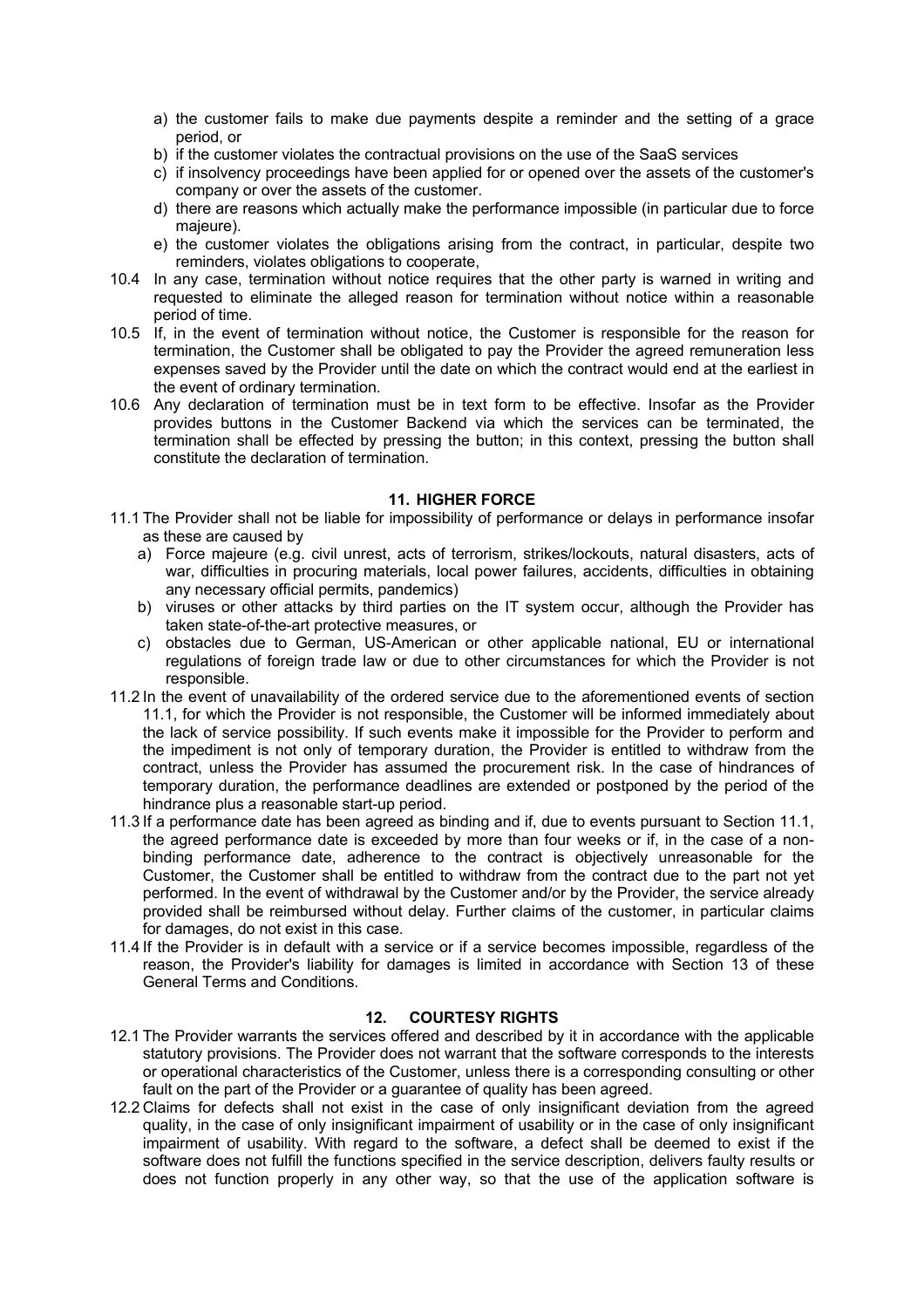impossible or restricted; in this case, the Provider shall immediately eliminate all software defects in accordance with the technical possibilities.

- 12.3 The foregoing shall not apply in the event of intentional, grossly negligent or fraudulent conduct on the part of the Provider, in the event of injury to life, limb or health or the assumption of a guarantee of freedom from defects, or a procurement risk pursuant to Section 276 of the German Civil Code (BGB) or other legally binding liability facts.
- 12.4 Defects shall be remedied within the Provider's business hours (Monday to Friday 08:00 to 18:00) by means of rectification free of charge. The Provider shall be entitled to a reasonable period of time for this purpose.
- 12.5 The Customer shall have no claim for defects if the Software does not function properly because the Customer uses it under conditions of use that have not been agreed upon or in a system environment that has not been agreed upon or otherwise in violation of this Agreement or has modified it adversely itself or through third parties. In particular, the Provider does not assume any warranty according to §§ 478, 479 BGB (recourse in the supply chain - supplier recourse) if the Customer has processed or processed or otherwise modified the products or service results provided under the contract, insofar as this does not correspond to the contractually agreed intended purpose of the products.
- 12.6 The customer is obliged to report any defects in a comprehensible and detailed manner. In particular, the customer shall state the work steps that led to the occurrence of the defect, the mode of appearance and the effects of the defect.
- 12.7 The Provider shall bear the expenses required for the purpose of testing and subsequent performance, in particular transport, travel, labor and material costs, if a defect actually exists. Otherwise, the Provider may demand reimbursement from the Customer for the costs incurred as a result of the unjustified request to remedy the defect (in particular testing and transport costs, support costs), unless the lack of defectiveness was not apparent to the Customer. Furthermore, claims of the customer for expenses incurred for the purpose of subsequent performance, in particular transport, travel, labor and material costs, shall be excluded to the extent that the expenses increase because the subject matter of the performance was subsequently moved to a location other than the customer's branch office, unless such relocation was in accordance with its intended use. The support costs incurred shall be calculated on the basis of the hourly rates applicable at the time, or alternatively on the basis of the customary and reasonable costs for a support service.
- 12.8 The Customer is obligated to support the Provider to a reasonable extent in the elimination of defects.
- 12.9 In addition, the special provisions of Clause 13 of these General Terms and Conditions shall apply to the customer's claims for damages.

#### **13. LIABILITY**

- 13.1 The following exclusions and limitations of liability apply to the Provider's liability for damages, without prejudice to the other statutory requirements for claims.
- 13.2 The Provider shall be liable for damages without limitation to the extent that
	- a) these are due to gross negligence or intent,
	- b) the latter has assumed a guarantee for the quality of the service,
	- c) these are to be replaced in accordance with the Product Liability Act,
	- d) they affect life, limb or health, or
	- e) these are based on a culpable breach of essential contractual obligations.
- 13.3 The liability for simple and gross negligence as well as for the violation of essential contractual obligations shall furthermore be limited to the foreseeable and contract-typical damage, the occurrence of which the customer had to expect at the time of the conclusion of the contract due to the circumstances known to him at that time and unless another of the exceptional cases listed in 13.2 applies at the same time.
- 13.4 The foreseeable damage typical for the contract shall amount to a maximum of 100% of the annual contract volume per contract year; the contract volume shall result from the remuneration to be paid by the customer for the calendar year for all services of the Provider). The aforementioned limitation of liability shall also apply to damages due to lost profits.
- 13.5 In all other respects, liability for damages of any kind, regardless of the basis of the claim, including liability for culpa in contrahendo, is excluded.
- 13.6 The strict liability of the Provider pursuant to Section 536a (1), 1st Alt. BGB for defects already existing at the time of conclusion of the contract is excluded.
- 13.7 The above exclusions and limitations of liability also apply to the benefit of employees, vicarious agents and other third parties used by the Provider to fulfill the contract.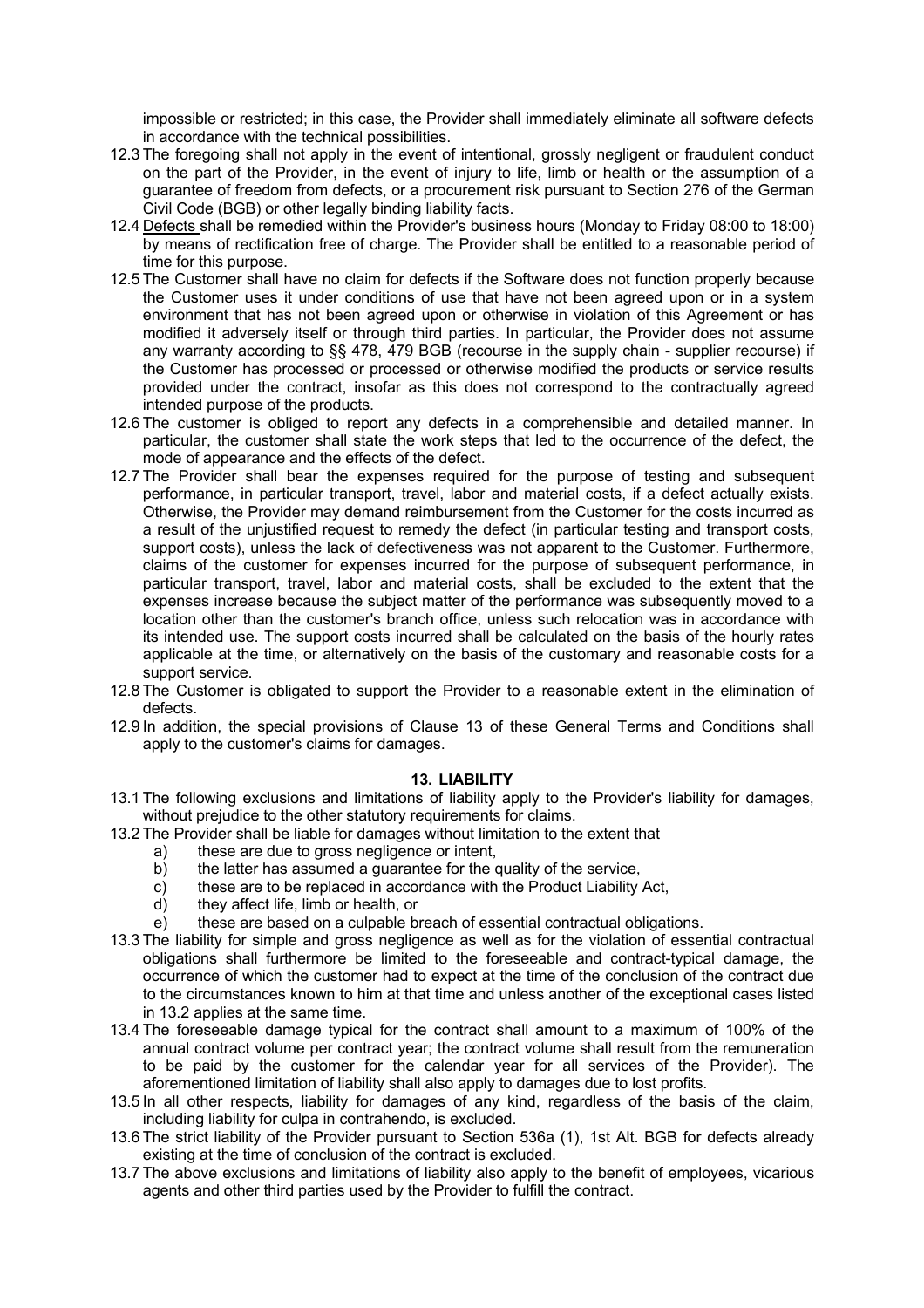- 13.8 The above provisions shall apply to all claims for damages (in particular for damages in addition to performance and damages in lieu of performance), irrespective of the legal grounds, in particular due to defects, breach of duties arising from the contractual obligation or tort. They also apply to the claim for compensation of futile expenses.
- 13.9 In the event that the Provider's software is accessed by unauthorized third parties using the Customer's or a backend user's access data, the Customer shall be liable for any fees and costs incurred as a result within the scope of civil liability until receipt of the Customer's order to change the access data or notification of the loss or theft, provided that the Customer is at fault for the access of the unauthorized third party. Furthermore, the Customer shall be liable for damages incurred by the Provider due to the Customer's misuse or illegal use of the software or the services offered or due to the Customer's breach of its obligations under this Agreement.
- 13.10 A change in the burden of proof to the detriment of the customer is not associated with the above provisions.

#### **14. SHORTENING OF THE LIMITATION PERIODS**

- 14.1 The limitation period for claims and rights due to defects in the services, regardless of the legal grounds, shall be one year. However, this shall not apply in cases of §§ 438 para. 1 no. 1 BGB (defects of title in immovable property), § 479 para. 1 BGB (contractor's right of recourse) or § 634a para. 1 no. 2 BGB (buildings or work, the success of which consists in the provision of planning or supervision services therefor). The cases excluded in the preceding sentence 2 are subject to a limitation period of three years.
- 14.2 The limitation period under Clause 14.1 shall also apply to all claims for damages against the Provider in connection with the defect - irrespective of the legal basis of the claim.
- 14.3 However, the limitation periods pursuant to Clauses 14.1 and 14.2 shall apply subject to the following proviso:
	- a) The limitation periods generally do not apply in the case of intent or fraudulent concealment of a defect or insofar as the Provider has assumed a guarantee for the quality of the subject matter of the contract.
	- b) The limitation periods shall not apply to claims for damages based on a grossly negligent breach of duty or on a culpable breach of material contractual obligations - not consisting in the performance of a defective item or the provision of a defective work performance as well as in cases of culpably caused injury to life, limb or health or in the case of claims under the Product Liability Act. The limitation periods for claims for damages shall also apply to the reimbursement of futile expenses.
- 14.4 The limitation period for all work performance claims begins with acceptance.
- 14.5 Unless expressly stipulated otherwise, the statutory provisions on the commencement of the limitation period, suspension of the running of the limitation period, suspension and recommencement of periods shall remain unaffected.
- 14.6 The above provisions shall apply mutatis mutandis to claims for damages that are not related to a defect.
- 14.7 A change in the burden of proof to the detriment of the customer is not associated with the above provisions.

#### **15. DATA PROTECTION**

- 15.1 The customer shall comply with the applicable data protection provisions when using the software. The customer is responsible for the data processed in the customer backend as the sole responsible party within the meaning of Art. 4 No. 7 DSGVO.
- 15.2 The parties agree that contractual provisions that meet the requirements of Art. 28 GDPR must be made.

#### **16. TRANSFER OF RIGHTS AND OBLIGATIONS**

The assignment of rights and obligations under this Agreement is permitted only with the prior written consent of the Provider. The Provider is entitled to entrust third parties with the fulfillment of the obligations under this Agreement.

#### **17. REFERENCE**

17.1 The Provider is entitled to use the Customer as a reference for its software, mentioning its company mark/name, company address, logo and web address, and to reproduce and distribute its possible evaluations about the software and the Provider, unless the Customer objects to this right. In doing so, the Provider is also entitled to briefly indicate the form of economic cooperation (Customer, Partner, etc.). The granting of rights as well as the consent refers in terms of content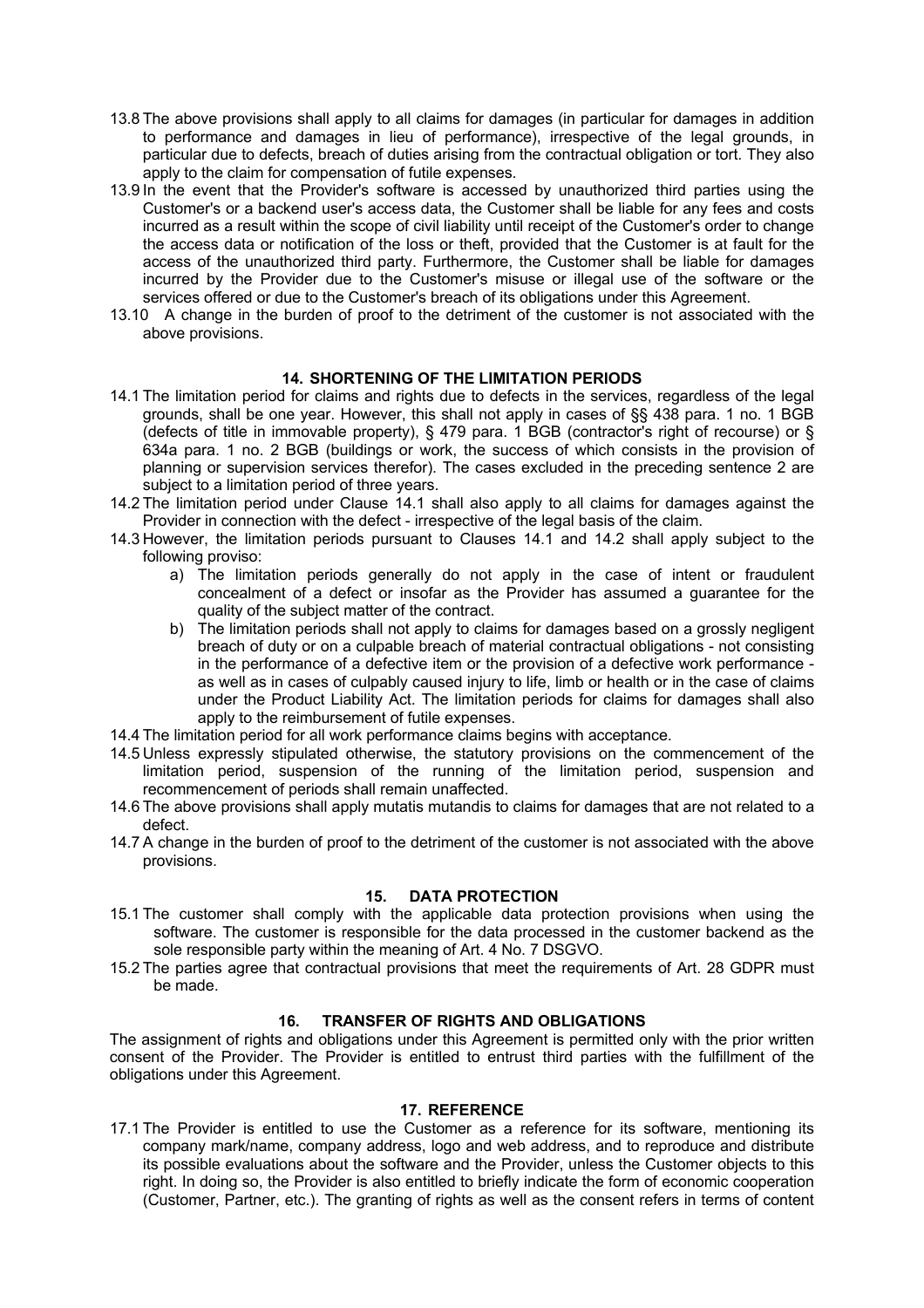for any commercial and non-commercial, editorial and non-editorial, digitized, electronic and printed use, in particular the reproduction, distribution, making available to the public, public reproduction, broadcasting, screening and advertising, both online (e.g. website, showreels) and in print products. This also applies to the use in social media presences. For these purposes, the Provider is also entitled to disclose the aforementioned data to third parties.

17.2 It is pointed out that the reference data mentioned in Section 17.1 (company name, company address and web URL) are usually factual and not personal data. The GDPR is therefore generally not applicable to this.

#### **18. AMENDMENT OF THE TERMS OF THE CONTRACT**

Unless otherwise specifically regulated, the Provider shall be entitled to amend or supplement these Terms and Conditions as follows: The Provider will announce the changes or amendments to the Customer in text form at least six weeks before they take effect. If the customer does not agree with the changes or additions to the contractual conditions, he can object to the changes with a notice period of two weeks at the time the changes or additions are intended to take effect. The objection must be in text form. If the Customer does not object, the changes or additions to the contractual terms and conditions shall be deemed to have been approved by the Customer. With the notification of the changes or additions to the contractual conditions, the Provider shall specifically draw the Customer's attention to the intended significance of his conduct.

#### **19. APPLICABLE LAW, PLACE OF JURISDICTION**

- 19.1 These Terms and Conditions and the entire legal relationship between the parties shall be governed by the laws of the Federal Republic of Germany, excluding the UN Convention on Contracts for the International Sale of Goods (CISG), unless otherwise agreed individually. If foreign law is mandatory in individual cases, these terms and conditions shall be interpreted in such a way that the economic purpose pursued with them is safeguarded as far as possible.
- 19.2 The place of performance for all contractual obligations, with the exception of the case of the assumption of a debt to be discharged on delivery or otherwise agreed, shall be the Provider's place of business.
- 19.3 If the Customer is a merchant, a legal entity under public law or a special fund under public law, or if the Customer does not have a general place of jurisdiction in the Federal Republic of Germany, the place of jurisdiction for any disputes arising from the business relationship shall be the Provider's place of business.
- 19.4 For the sake of clarity, the jurisdictional provisions of Clauses 19.2 and 19.3 above shall also apply to such circumstances between the Provider and the Customer that may lead to noncontractual claims within the meaning of Regulation (EC) No. 864/2007. Mandatory statutory provisions on exclusive places of jurisdiction shall remain unaffected by this provision.

#### **20. OTHER**

- 20.1 All agreements that contain an amendment, supplement or specification of this contract must be made in text form in order to be effective. This also applies to the amendment or cancellation of this text requirement.
- 20.2 Should any provision of this contract be or become invalid, this shall not affect the validity of the remainder of the contract. The invalid provision shall be deemed to be replaced by a valid provision that comes as close as possible to the economic purpose of the invalid provision. The same shall apply in the event of a gap in the contract.